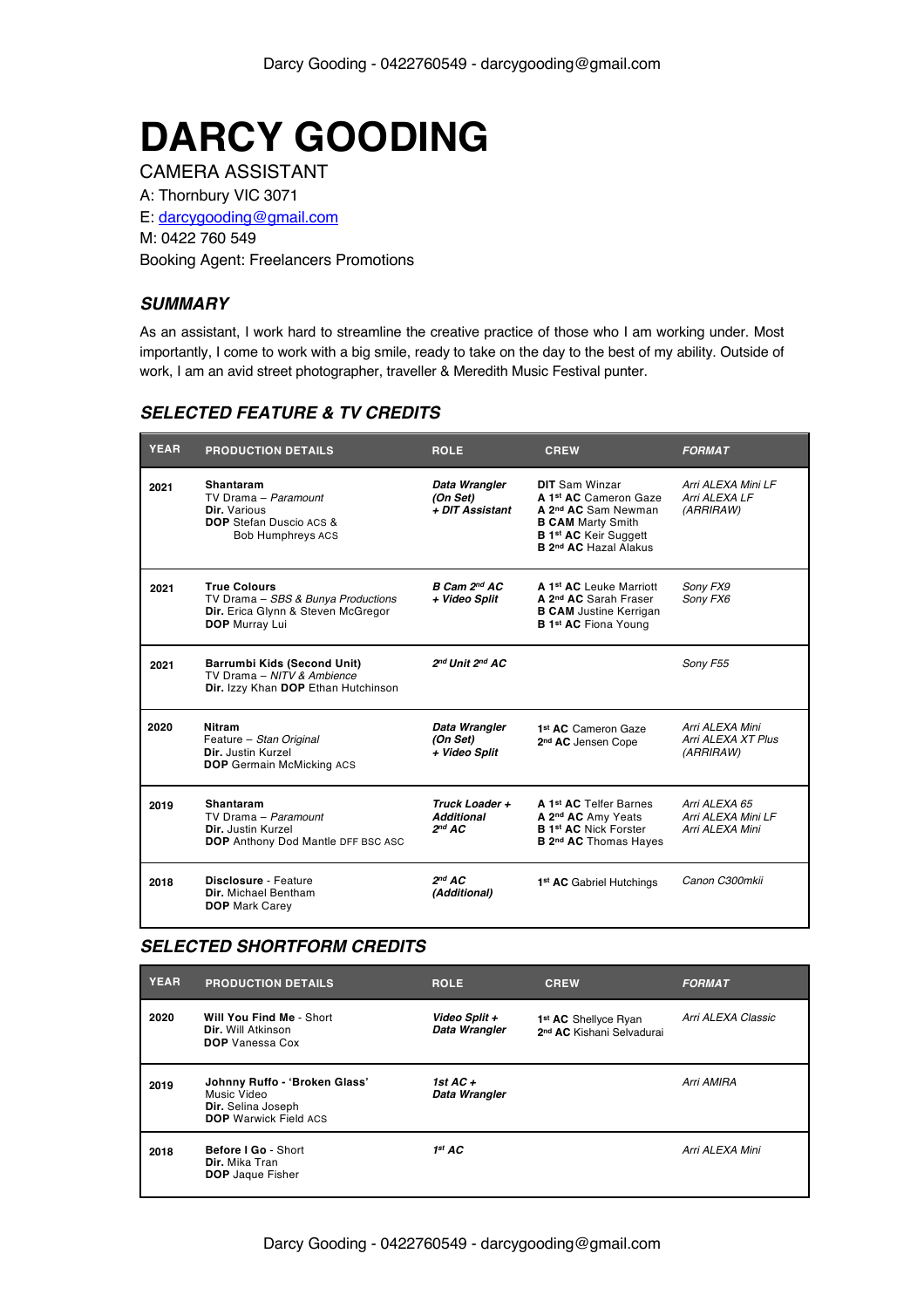# Darcy Gooding - 0422760549 - darcygooding@gmail.com

| 2018 | Statman - Short<br><b>Dir.</b> Thomas Kerrigan<br><b>DOP</b> Ben Bryan                       | $1^{st}$ AC                    |                                                                   | Arri ALEXA Mini<br>Arri AMIRA<br>Arri ALEXA Classic |
|------|----------------------------------------------------------------------------------------------|--------------------------------|-------------------------------------------------------------------|-----------------------------------------------------|
| 2018 | <b>Habitat - Short</b><br><b>Dir.</b> Brett Cousins<br><b>DOP</b> Warwick Field ACS          | $2^{nd}$ AC +<br>Data Wrangler | 1 <sup>st</sup> AC Pietro Cusimano                                | <b>RED Weapon</b><br>Helium 8K                      |
| 2018 | Remi - 'My People' - Music Video<br>Dir. Harry Deadman<br>DOP Jesse Lane                     | $2^{nd}$ AC +<br>Data Wrangler | 1 <sup>st</sup> AC Dermot<br>McNamara                             | Arri ALEXA Classic                                  |
| 2018 | <b>Trust Frank</b> - Proof of Concept Short<br>Dir. Penny Moore<br><b>DOP</b> Con Filippidis | <b>Video Split</b>             | 1 <sup>st</sup> AC Ben Bryan<br>2 <sup>nd</sup> AC Marco Mitchell | Panasonic EVA-1                                     |

# *SELECTED COMMERCIAL & CORPORATE CREDITS*

| <b>YEAR</b> | <b>PRODUCTION DETAILS</b>                                                                                            | <b>ROLE</b>                                   | <b>CREW</b>                                      | <b>FORMAT</b>                                     |
|-------------|----------------------------------------------------------------------------------------------------------------------|-----------------------------------------------|--------------------------------------------------|---------------------------------------------------|
| 2021        | <b>Centr App Content</b><br>In-App Content/Promo - Loup<br>Dir. James Cooper<br><b>DOP</b> Adam Howden ACS           | $2^{nd}$ AC +<br>Data Wrangler                | 1stAC/BCAM Cam Gaze<br><b>C CAM</b> Jaque Fisher | Arri ALEXA Mini LF<br>Sony FS7 Mk II (x3)         |
| 2021        | Carlton Dry 'Couldn't Be Easier'<br>TVC - Guilty<br>Dir. Edwin McGill<br><b>DOP</b> Adam Howden ACS                  | $2^{nd}$ AC +<br>Data Wrangler                | 1 <sup>st</sup> AC Keir Suggett                  | Arri ALEXA Mini LF                                |
| 2021        | Movember 'May Eight' Campaign<br>Online Content (Promotional)<br>Dir. Thomas Pike DOP Joel Famularo                  | <b>B Cam Operator +</b><br>1 <sup>st</sup> AC |                                                  | Arri ALEXA Mini<br>Sony FX9                       |
| 2021        | <b>Healthy Break / Beauty Break</b><br>TVC - Stratosphere<br>Dir. / DOP Tov Belling                                  | 1 <sup>st</sup> AC                            |                                                  | Arri AMIRA<br><b>Blackmagic Pocket 6K</b>         |
| 2020        | The Good Guys - Miele<br>TVC - Stratosphere<br>Dir. Tov Belling DOP Warwick Field ACS                                | $1^{st}$ AC +<br>Data Wrangler                |                                                  | <b>Blackmagic URSA Mini</b><br>Pro G <sub>2</sub> |
| 2019        | <b>Ultratune 'Unexpected Situations 8'</b><br>TVC - 500 Digital<br>Dir. Shannon Young DOP Ted Errey                  | 1 <sup>st</sup> AC                            |                                                  | Arri ALEXA Mini                                   |
| 2019        | 1800RESPECT: Financial Abuse<br>Online Content (Corporate) - Crankyfish<br>Dir. Jonathon Dutton DOP Jaque Fisher     | $1^{st}$ AC +<br>Data Wrangler                |                                                  | Sony FS7                                          |
| 2019        | <b>RACV: The Altruism of Vern</b><br>Online Content (Corporate) - By All Means<br>Dir. Toby Cummings DOP Simon Walsh | $1^{st}$ AC +<br>Data Wrangler                |                                                  | Arri ALEXA Classic                                |
| 2019        | World Vision: Show & Tell<br>TVC - The Royals<br>Dir. / DOP Hossein Khodabandehloo                                   | 1 <sup>st</sup> AC                            |                                                  | <b>Blackmagic Pocket 6K</b>                       |
| 2019        | Get Vet<br>Online Content (Corporate)<br>Dir. Oliver Ramsay DOP Joey Knox                                            | $1^{st}$ AC +<br>Data Wrangler                |                                                  | Canon C300mkii                                    |
| 2017        | Kaizen<br>Online Content (Documentary)<br>Dir. Caleb Mountjoy DOP Alex Serafini                                      | $2^{nd}$ AC +<br>Data Wrangler                | 1 <sup>st</sup> AC Barun Chatterjee              | Arri Alexa Classic                                |